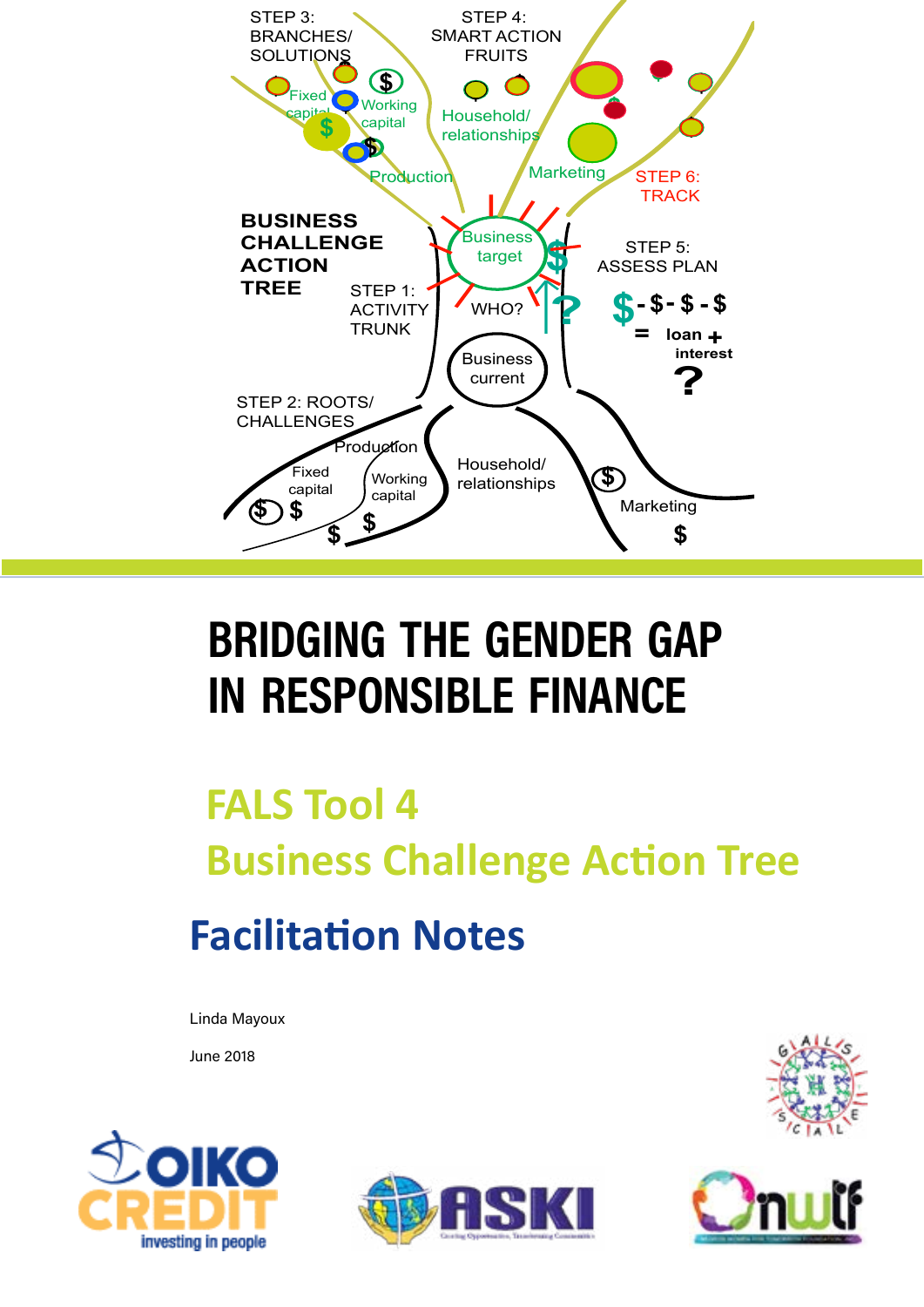### **PALS Challenge Action Trees: Underlying narrative**

*Challenge action trees (CATs) are a key tool at all stages of any PALS process and can be adapted to many different issues. It is builds on other participatory Problem Solution Trees. But in PALS there are no problems, only challenges to overcome. And we go beyond hypothetical solutions to identifying and committing to individual actions.* 

- *• The focus is first on* **'fruits'** *or things that people themselves have control over and commit to do so they can start to move forward with or without external assistance. We call them fruits because they are solid and sure, we can small and taste them and eat them.*
- *• Then we see if things that really cannot be addressed this way can be addressed by the group, or action with our family and friends. These things we call* **'flowers' -** *they smell nice but are fragile and may disintegrate unless we treat them carefully. But in some cases they are necessary for fruits to grow.*
- *• Only at the end do we see what things are left for the* **'bees'** *or external agencies like FSPs or donors. Bees will only come when there is a lot of nectar and sugar from flowers and fruits to be had. They will not come where plants are sickly - only parasitic wasps. But if we have lots of fruit and flowers, lots of bees will come and things can then really thrive.*

- lefthand root/branch: production (related to Good Business Practices and examined in more detail *in following technical trainings)*
- *• righthand root/branch:, marketing (related to eg relationships between clients, FSPs and traders and perceptions of FSPservices)*
- *• middle root/branch: household (gender and generational issues carried over from Tool 3 Happy Family Tree).*

*But most important to start are the fruits. So that is where we focus first. Before looking outside.*

*All challenge action trees follow the same basic steps:*

- *• Drawing the trunk, or issue.*
- *• Identifying the causes, or roots.*
- *• Identifying possible solutions, or branches.*
- *• Committing to individual SMART action steps to change, or fruits.*
- *• Identifying flowers, then where the bees are needed.*

*The difference between the different trees lies in the specific categorisation of roots and branches.* 

*The FALS Business CAT identifies challenges/solutions/action commitments for increasing business incomes. It has:*

*The product/service win-win CAT is used for market research on the challenges and ways forward for the FSP in general and/or specific products and services. These have:*

- *• lefthand root/branch: client business (related to Good Business Practices, this time both production and marketing)*
- *• righthand root/branch: FSP marketing (related to eg relationships between clients and FSPs and product/service delivery)*
- *• middle root/branch: household (gender and generational issues carried over from Tool 3 Happy Family Tree).*

## Aims of Business Challenge Action Tree

### **For participants**

**•** To analyse the different production causes of low business incomes and give feedback to the FSP on these.

To analyse the different marketing causes of low business incomes and give feedback to the FSP on these.

- To help people to analyse the interlinkages between gender and generational issues (including child labour and health and safety)in the household affecting production and marketing recapping Tool 2 Happy Family Tree.
- To share and exchange ideas for solutions to different dimensions of the challenges and identify what knowledge is already available in the community. Linking this to both business training and gender commitments.
- To generate 6 individual 'SMART action fruits' for each participant to transfer to Tool 7 Empowerment Vision Highway.
- To develop participatory skills in starting to deal with more sensitive issues, as well as reinforcing drawing skills.

### **For FSPs**

To understand client perspectives on business and FSP products and services.

- To get a quantified overview of the various challenges in each activity at the different levels.
- To get a quantified overview of potential solutions and what knowledge is already available in the community to be built on in order to focus business trainings.
- To start to understand client perceptions of their services.
- To generate action priorities that can be implemented by clients themselves and then built on by groups and finally the FSP.
- To identify those challenges which cannot be resolved through individual actions and group sharing, as an input to tailored capacity building and other services for increasing incomes.
- To form the basis for subsequent market research 'win -win' trees.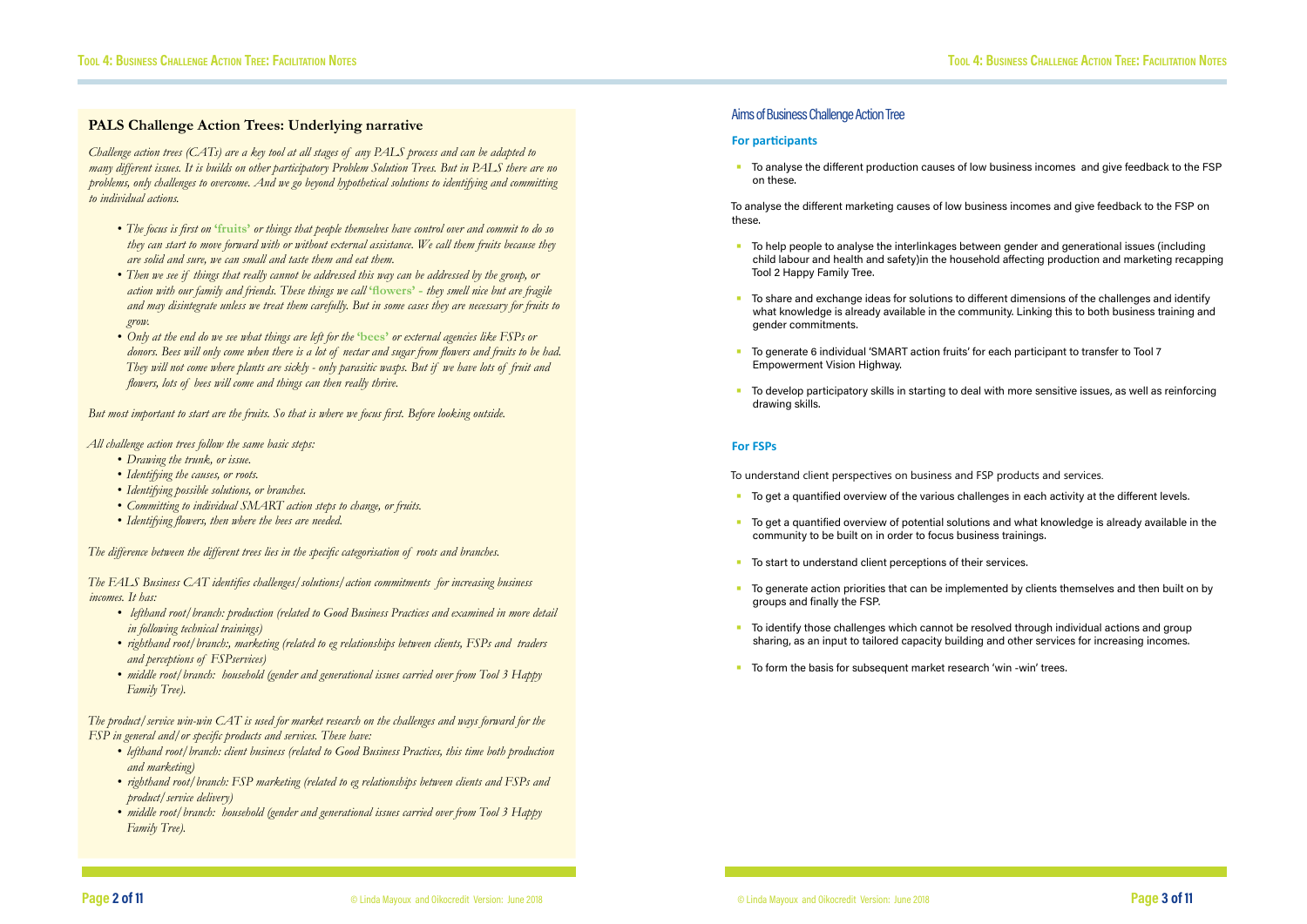

- Recap and steps for HFT at the back of the notebook diary (30 minutes)
- **Interactive drawing of the framework on plenary flipchart and in Notebook Diaries** 
	- Challenges: individual challenges on cards (15 minutes); group discussion and placing and quantification of challenges (30 minutes) drawing own challenges in
- Challenges: individual solutions on cards (15 minutes); group discussion and placing and quantification of solutions (30 minutes) drawing own solutions in
- **•** Identification of individual action fruits in individual diaries, then quantification and
	- Plenary feedback of trees and response from FSP 'bees' (1 hour for 5 activity trees)
	- Finalising individual trees in notebooks with SMART action commitments: (30 min)
		-
- Digital camera to record diagrams and postits for translation.
	-
	- Prepare an introductory explanation, reviewing the business training materials, outcomes from the Achievement Journey and Happy Family Tree and gender
- **•** Put up a blank flipchart at the front of the room for interactive presentation of the
- Make sure the seating arrangements are appropriate for people to sit comfortably in groups while doing individual drawings. And that there are passageways for
- Seat yourself to the side, not the front. Do not hold the pen at any time.
- Bring Notebook diaries and coloured pens unless these are provided by the project
	-
- Quantified group trees for different economic activities on a large flipchart with 3-5
	-
- List of issues for the FSP to follow up with the market research.
	-
	-
- Acting on the change strategies identified and sharing this experience in their groups – what works, what does not work, what advice can they share with others,
- Sharing the methodology and what they have learned with at least one other
- **•** Analyse the information from the activity trees and priority issues for FSP research
- Put challenges, solutions and commitments onto excel sheet for monitoring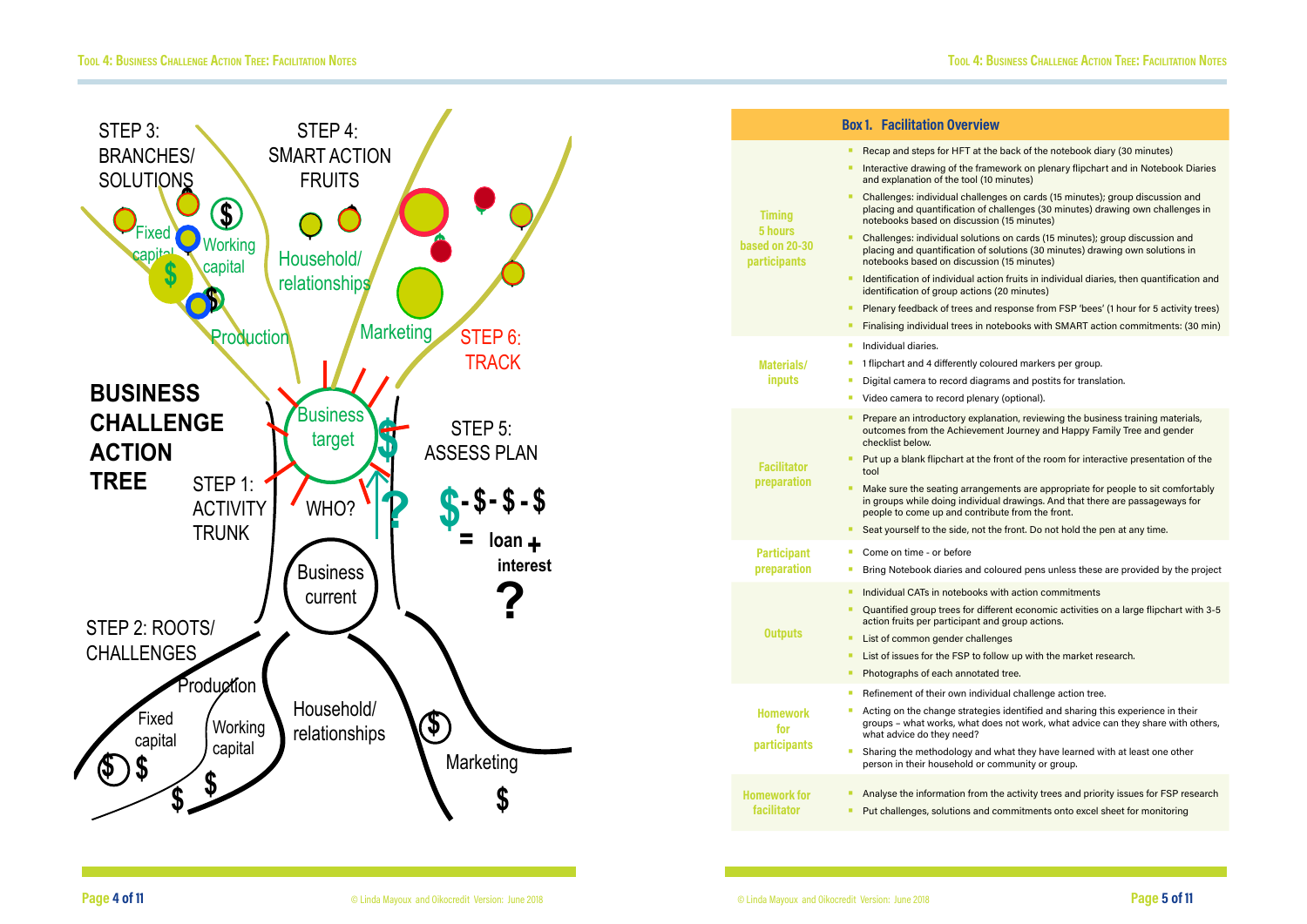# Business Challenge **ACTION TREE** KEY STEPS



# **Trunk or issue**

Draw two lines in the middle of the paper for the trunk. Then put symbols for:

- who is involved in your loan business in the middle of the trunk
- aimed for income eg from the vision towards the top of the trunk under branches
- current production/income eg from the achievement journey towards the bottom of the trunk above the roots.
- **•** left: root: production including environmental issues (from Achievement Journey)
- right root: market including relationships with the FSP and traders (from Achievement Journey)
- centre root: household gender and generational relations in the family including work cooperation, ownership, decision-making, health and safety and child labour (take these from the Happy FamilyTree)

**Draw this on the next double page of the notebook diary. Turn the book sideways. Remember to put a date.**



Then another person comes up and repeats the exercise. And so on until all the cards have been placed. As people put up their cards they should group them with the previous ones which they think are similar.



Participants should be divided into groups by type of economic activity. The facilitator may need to ensure that in the mixed sex goups issues from the HFT are carried over to this tree and discussed openly without stereotypes.

# **2 different causes/ challenges**

In this tree the roots are divided into three basic categories

This ensures all three roots are adequately discussed.

Each person is given 6 cards on which to put their challenges - 2 per root. The colour of the cards should be different for each group.so that these differences can be analysed later.

One person comes up and presents the drawing of their most important challenge. They then ask how many other people have that challenge on their drawing and take those cards out of circulation. They can also ask how many people personally have that challenge and put the number of women/men/youth colourcoding for each on the card.

## **NOTE:**

**Clarify that this middle root is about gender and generational relations, i.e. differences and inequalities between women and men in the household, not just 'household'. It includes things like land ownership, sharing of money and also health ad safety and child labour. Anything else about the house or household, e.g. leaking roof on the storage bins or lack of working space, should go under production or marketing unless it is directly related to gender inequality.**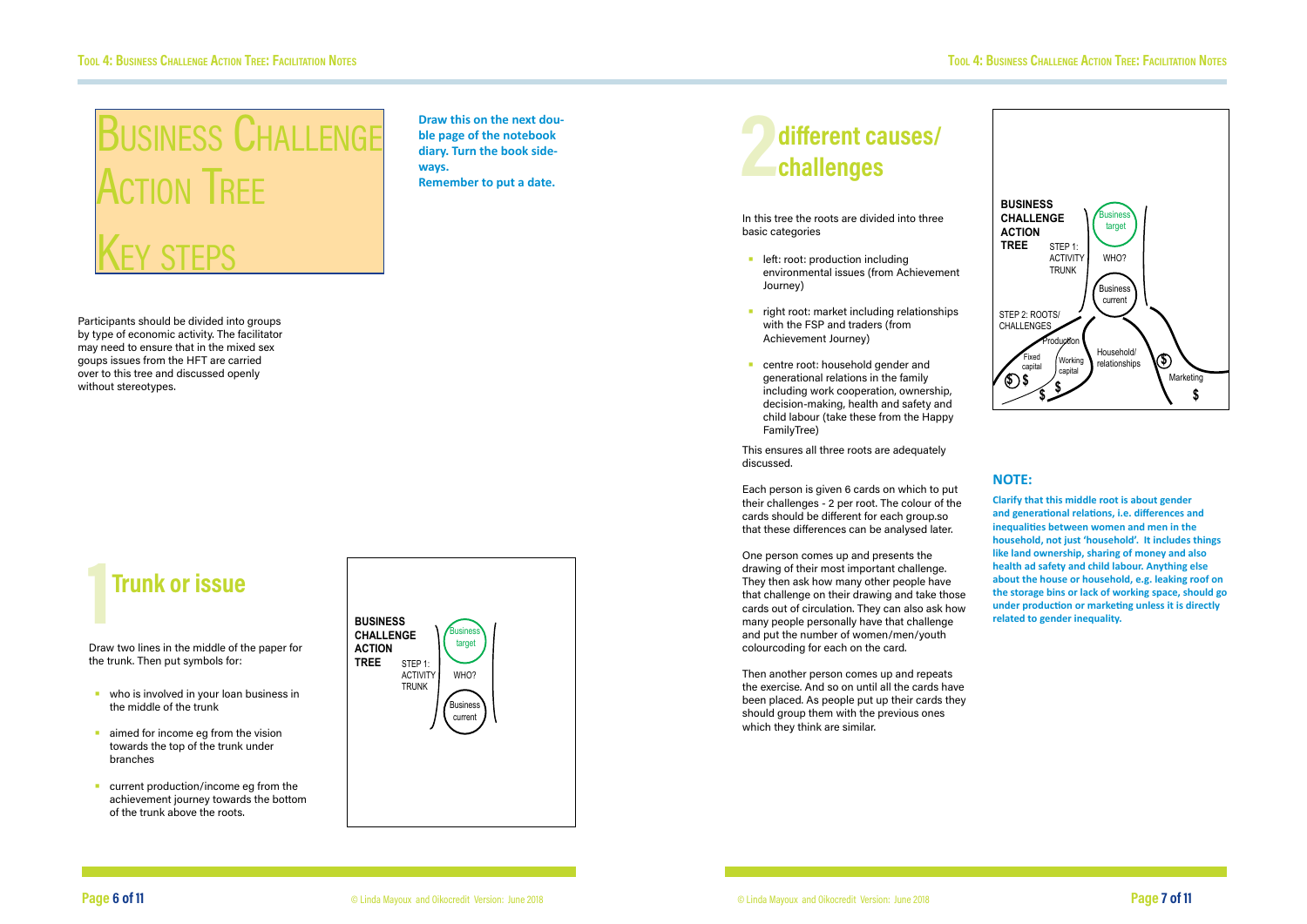# **13 Branches: for each**<br> **3 Branches:** for each<br> **3 <b>A**<br> **3 <b>A**<br> **3 <b>A**<br> **3 <b>A**<br> **3 Branches:** for each<br> **3 <b>A**<br> **3 BRANCHE**<br> **3 BRANCHE**<br> **3 BRANCHE**<br> **3 BRANCHE**<br> **3 BRANCHE**<br> **3 BRANCHE Branches: for each cause/challenge a solution**



The branches are divided into the same three categories – production, household and market.

Following the same process as for the roots, and the same colour-coding, participants are each given 6 cards. They select the two challenges in each root that are most important for them and identify a solution that they themselves can implement.

Each person comes up, presents, discusses, places and quantifies their solutions in the same process as for the roots.

It is extremely important here that the solutions correspond to the challenges and are systematically placed in the same order up the branch. It is also imprortant that they be specific and ones that participants themselves can implement -no general solutions can be accepted or vague demands to the company for 'more training or inputs'.

Once each group has completed the group tree challenges and solutions the group trees are presented to the plenary.

# **5 The Flowers and the Bees:**<br>**group actions and external group actions and external assistance.**

# **4'SMART' fruits: Individual action commitments**

Hypothetical solutions are not enough – that gives only leafy branches. The fruits are the most important part of the tree – that is what we grow the tree for. Fruits represent the individual actions each person can take to start to bring about the solutions.

Fruits start green, then by implementing them we turn them red. IMPORTANT: So that we can ripen them each fruit must be SMART, i.e. Specific, Measurable, Achievable, Relevant and Timebound.

Having heard all the ideas from the other groups, participants draw their own individual challenge action tree. They decide 3-5 solutions that are most relevant for them and decide on 1-3 SMART action fruits for each that they can start to implement (total 10 fruits) in a short time frame - most within 1 month.

These fruits are then fed back to the plenary and quantified. People then finalise their own commitments – they may have got some further ideas from others.

# **Monitoring**

**Clients will track their progress in implementation to ripen the fruits by circling the green fruits with red.** 



Having identified the individual action fruits, some things may really not be possible without group support - the 'flowers'. But the flowers are fragile, they cannot carry much weight and easily disintegrate through too much pressure. As the 'flowers' are identified, they must continually be questioned as to whether they really are for the group, whether individuals really cannot do this alone, and what actions the individuals might need to make in order to facilitate the flowers.

Finally then the bees - what is really needed from outside. Bees are fickle and may not come. They only like to come where there are lots of fruits and flowers - or they will fly away elsewhere. But if they have good and realistic demands then they can really help - and also link with other trees so the whole forest grows strong.